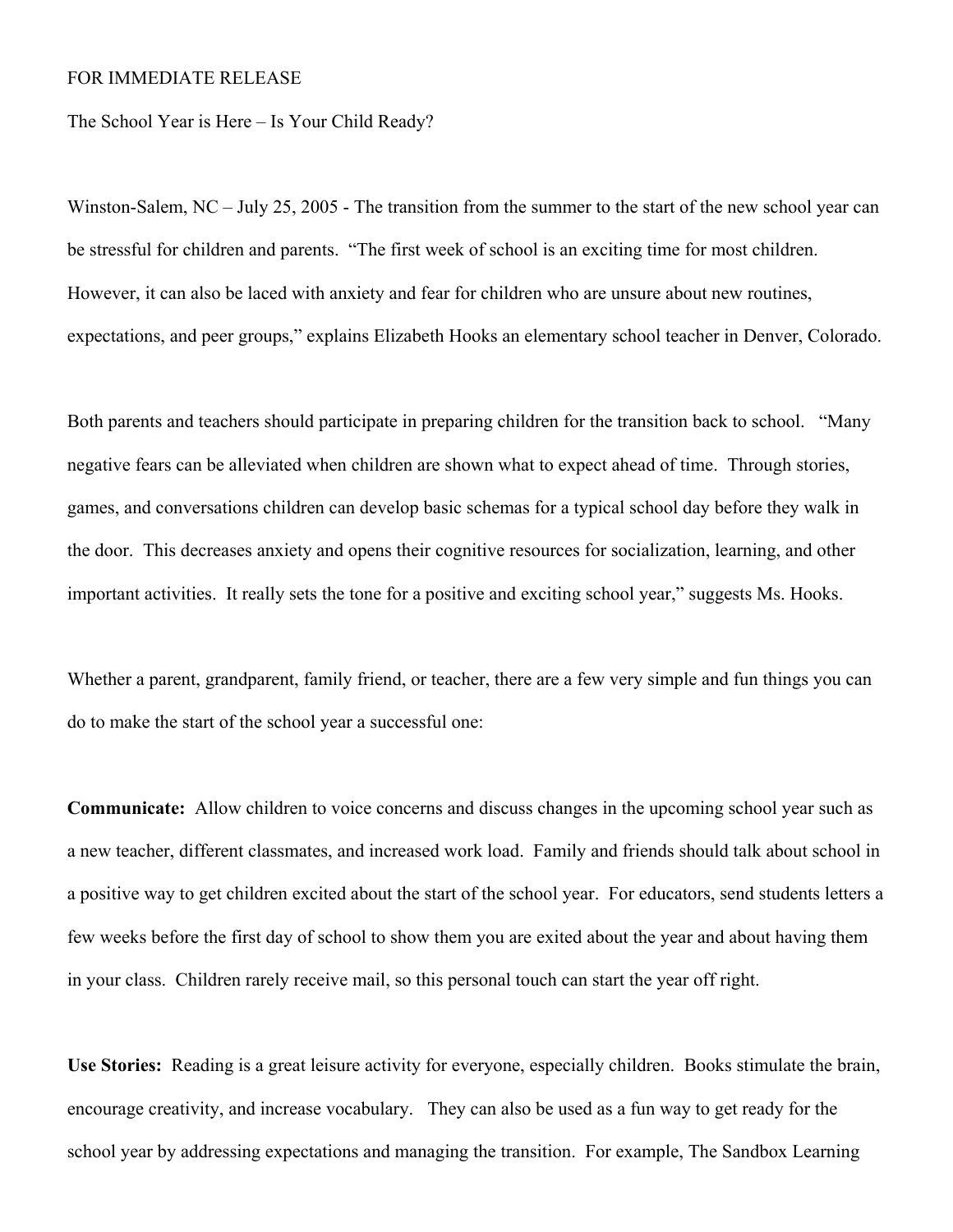(www.sandbox-learning.com) has a variety of online printable books that can be used to help transition kids back to school such as *My Day at School*, *Getting Ready for School*, *Classroom Rules*, *Making Friends*, and *Listening and Following Directions*. These personalizable books address each child's individual needs through customized text and engage children through personalized illustrations. For example, the text in *School Rules* can be customized to include the child's name, teacher's name, and school and classroom rules. The illustrations can be personalized so the main character looks like the child reading the book. Reading this personalized book with your child before school starts sets expectations for behavior in the school and classroom. At the same time the child is engaged because they love seeing themselves in the illustrations and reading their names and other personal information in the text. These stories help make school preparation fun for the child and easy for the parent.

**Visit the School:** Attend the school open house. Meeting the teacher, seeing the classroom, and learning the names of classmates are great ways for children to prepare for the school year. Visiting the classroom can greatly reduce the stress associated with the start of the year. Many teachers use the open house as a fun way to introduce themselves, the classroom, and the expectations for the year. If the school does not have an open house before the first day of school, teachers may have other times for families to visit. If there is no opportunity to see the classroom, drive by the school and discuss where the child gets off the bus, enters the school, and plays during recess. If possible, stop by the school office and see if you can walk through the school. Locate the child's classroom and point out areas like the bathroom, cafeteria, and auditorium. All of us, including children, are more positive, relaxed, and comfortable when we are familiar with our surroundings. Help children start the year happy and relaxed by introducing them to their school and classroom.

**Return to a School Sleeping Schedule:** If children have spent the past few months sleeping in, the early wake up time for school can be a problem. Gradually start waking children up earlier so they can adjust to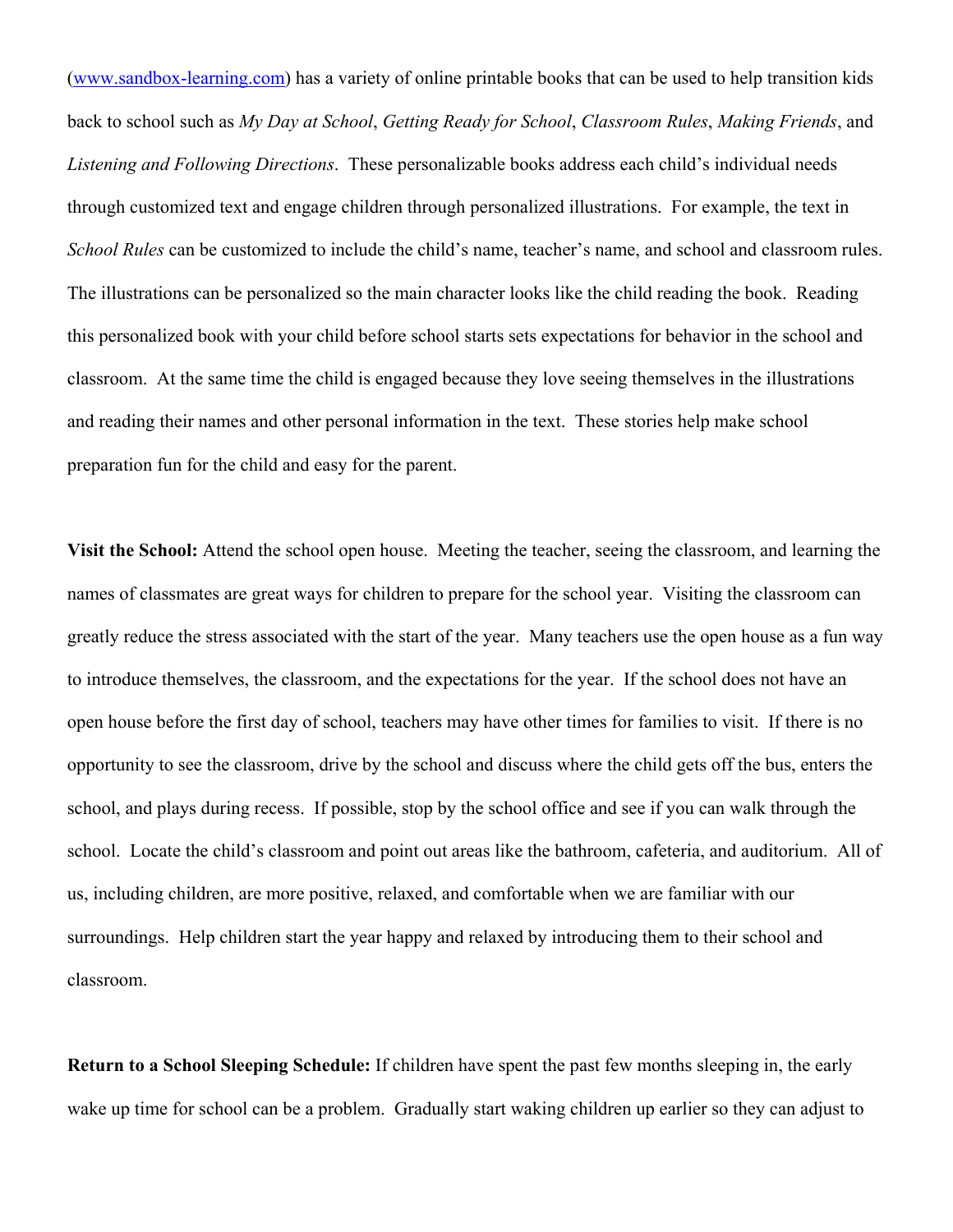the schedule change. Since many children do not like to get up early, be creative and plan fun reasons for getting up like a family pancake breakfast or a trip to the park.

For children starting kindergarten a full day of school can be very difficult, especially for children who still nap. A typical 5 year old sleeps 10-12 hours a day, which for some children includes a 1-2 hour afternoon nap. Many kindergarten classrooms have nap time at the beginning of the year and gradually phase it out. Other classrooms have a break time for kids to read and relax, but do not have a time when children can sleep. The best way to introduce this change at home is to gradually make bedtime earlier and wakeup time earlier, but to eliminate naptime from a child's schedule all at once. Although the child may be irritable at first, completely removing nap time is often less difficult than gradually eliminating it from their schedule.

**Plan In Advance:** There is often a long to do list for going back to school. Going to the doctor for checkups, buying school supplies and clothes, and registering for school and/or sports teams can create additional stress in our lives. Reduce stress by planning ahead. Schedule an appointment with the pediatrician well in advance of registration in case your child needs additional shots or there is a problem with paperwork. Purchase school supplies early and recheck the list one week before school starts. Confirm all arrangements for transportation, after school activities, and child care. Life throws everyone too many unexpected things. Head some of them off at the curve with a little advanced planning.

Although everyone has a lot to do these days, help reduce your family's stress throughout the start of the school year with these five strategies: communicate with your children and family, use stories to set expectations and encourage reading, visit the school to familiarize children with their surroundings, return to a school sleeping schedule, and plan ahead. By spending a little extra time preparing for the school year now, everyone will have an easier time throughout the entire school year.

CONTACT INFORMATION: Amy Maguire, MA in Special Education, MBA The Sandbox Learning Company